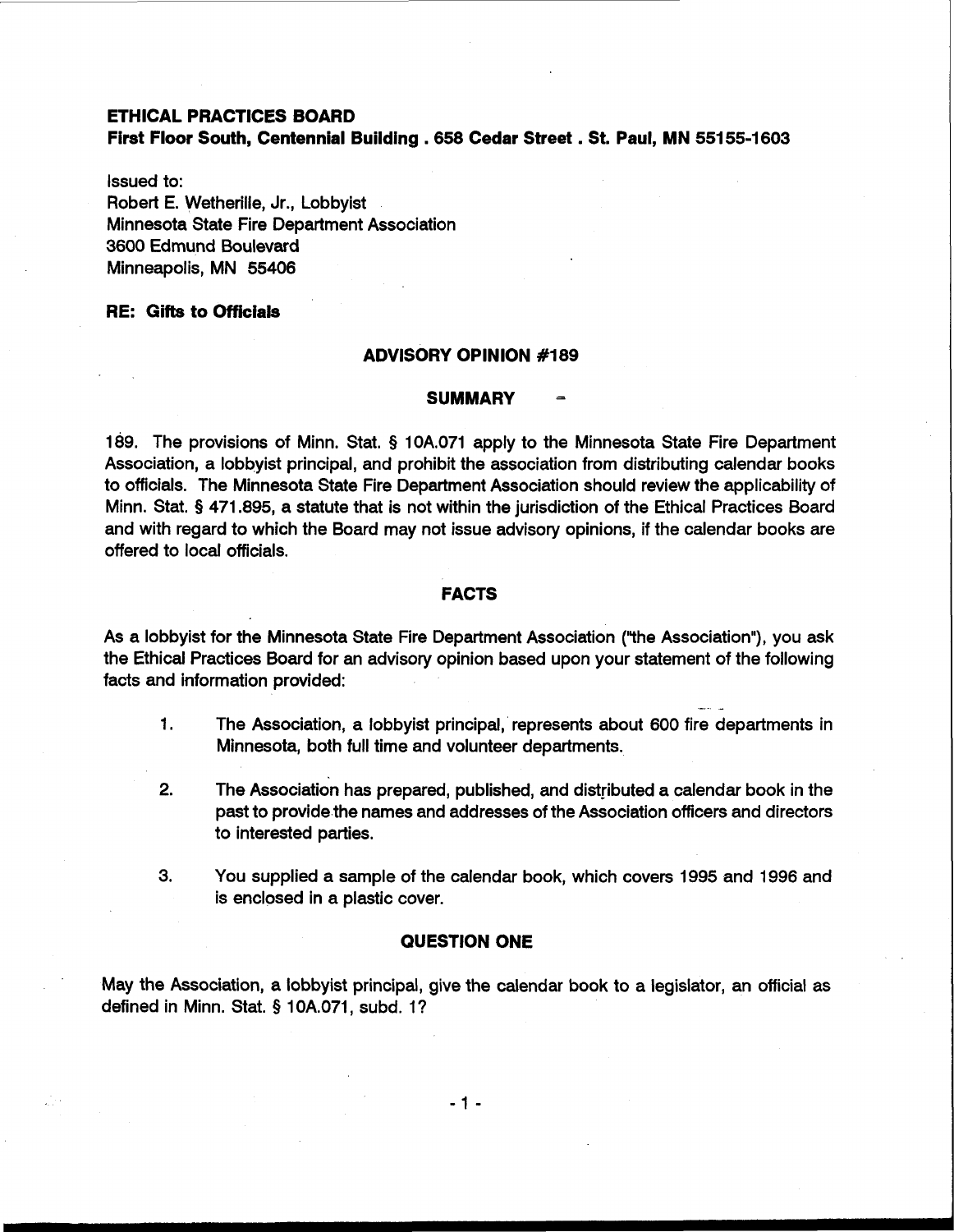### **OPINION**

No. A lobbyist principal is prohibited from giving a gift to an official, and an official is prohibited from accepting a gift from a lobbyist principal. If the Association receives contemporaneously from the legislator consideration of equal or greater value in return, then the book is not a gift. Minn. Stat. **9** 10A.071.

# **QUESTION TWO**

May the Association, a lobbyist principal, give the calendar book to an employee of the legislature, an official **as** defined in Minn. Stat. **Q** 10A.071, subd. I?

#### **OPINION** -

No. A lobbyist principal is prohibited from giving a gift to an official, and an official is prohibited from accepting a gift from a lobbyist principal. If the Association receives contemporaneously from the legislative employee consideration of equal or greater value in return, then the book is not a gift. Minn. Stat. **9** 10A.071.

# **QUESTION THREE**

May the Association, a lobbyist principal, give the calendar book to a local elected person who is an official as defined in Minn. Stat. **9** 10A.071, subd. I?'

#### **OPINION**

No. A lobbyist principal is prohibited from giving a gift to a local official, including an elected official, in a metropolitan governmental unit, and the official is prohibited from accepting a gift from a lobbyist principal. If the Association receives contemporaneously from the local elected official consideration of equal or greater value in return, then the book is not a gift. Minn. Stat. **<sup>9</sup>**10A.071. **See** the definitions of local official and metropolitan governmental unit, below. The Association should review the applicability of Minn. Stat. **Q** 471 **495,** a statute that is not within the jurisdiction of the Ethical Practices Board and with regard to which the Board may not issue advisory opinions, if the calendar book is offered to local officials. **See** copy attached for your reference.

# **QUESTION FOUR**

May the Association, a lobbyist principal, give the calendar book to an employee of the state who is a public official **as** defined in Minn. Stat. **Q** 10A.01, subd. 18?

#### **OPINION**

No. A lobbyist principal is prohibited from giving a gift to an employee of the state who is a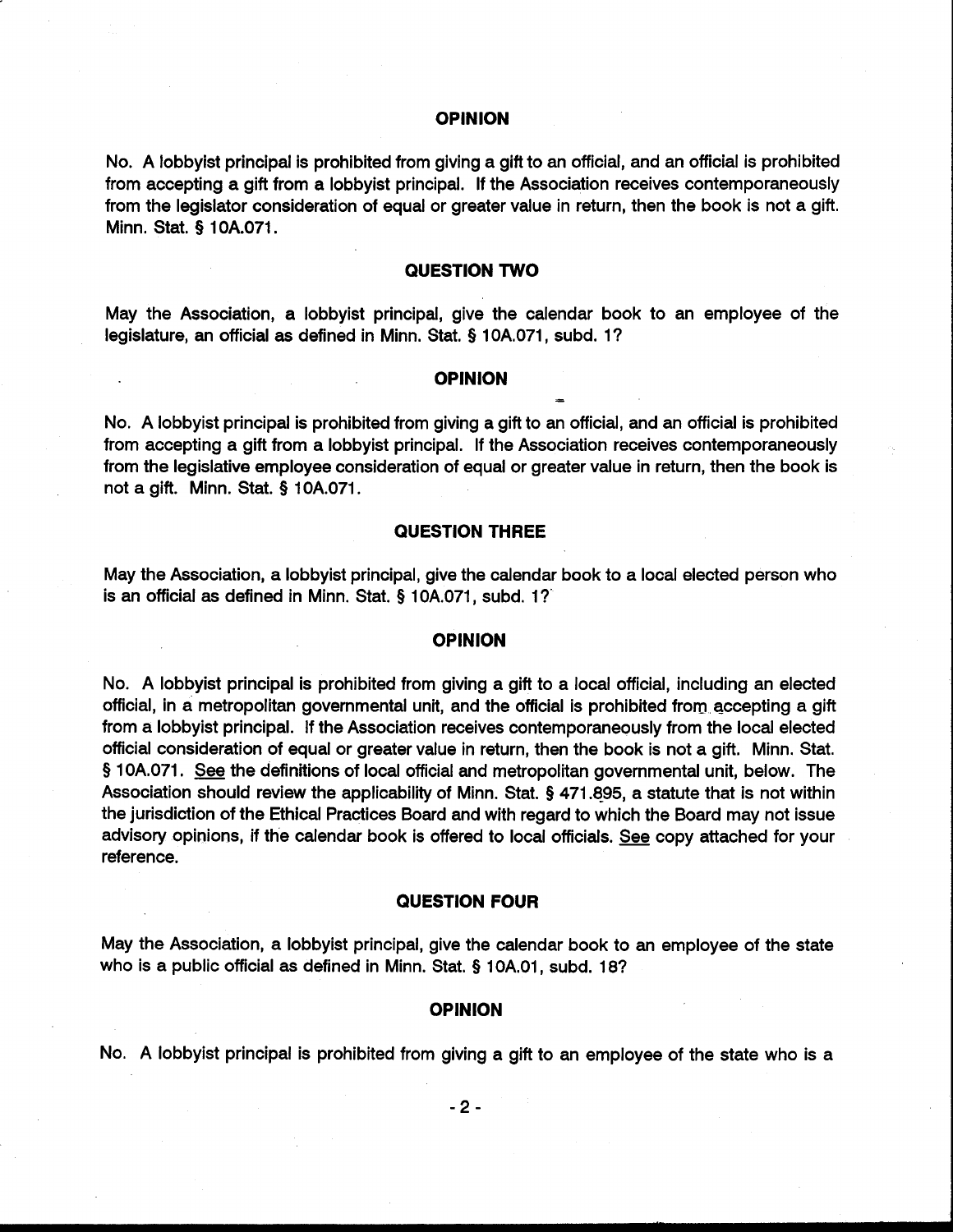public official, and the official is prohibited from accepting a gift from a lobbyist principal. If the Association receives contemporaneously from the public official consideration of equal or greater value in return, then the book is not a gift. Minn. Stat. § 10A.071. **See** the definition of public official, below.

# **QUESTION FIVE**

May the Association, a lobbyist principal, give the calendar book to an employee of a local government body?

#### **OPINION**

The Association should review the applicability of Minn. Stat. 3471.895, a statute that is not within the jurisdiction of the Ethical Practices Board and with regard to which the Board may not issue advisory opinions, if the calendar book is offered to an employee of a local government body. The Association should review the applicability of Minn<br>the jurisdiction of the Ethical Practices Board and with<br>advisory opinions, if the calendar book is offered to a<br><u>See</u> copy of this statute attached for your referenc

The Ethical Practices Board refers the requester to Advisory Opinion Nos. 141 and 167, in which the Board has answered similar questions.

Issued:  $|a-a|$ - $|qa\%$ 

...

John L. Holahan, Jr., Chair Ethical Practices Board

### **PERTINENT STATUTES**

Minn. Stat. § 1 OA.O1 DEFINITIONS provides:

Subd. 11. (a) "Lobbyist" means an individual:

(1) engaged for pay or other consideration, or authorized to spend money by another individual, association, political subdivision, or public higher education system, who spends more than five hours in any month or more than \$250, not including the individual's own travel expenses and membership dues, in any year, for the purpose of attempting to influence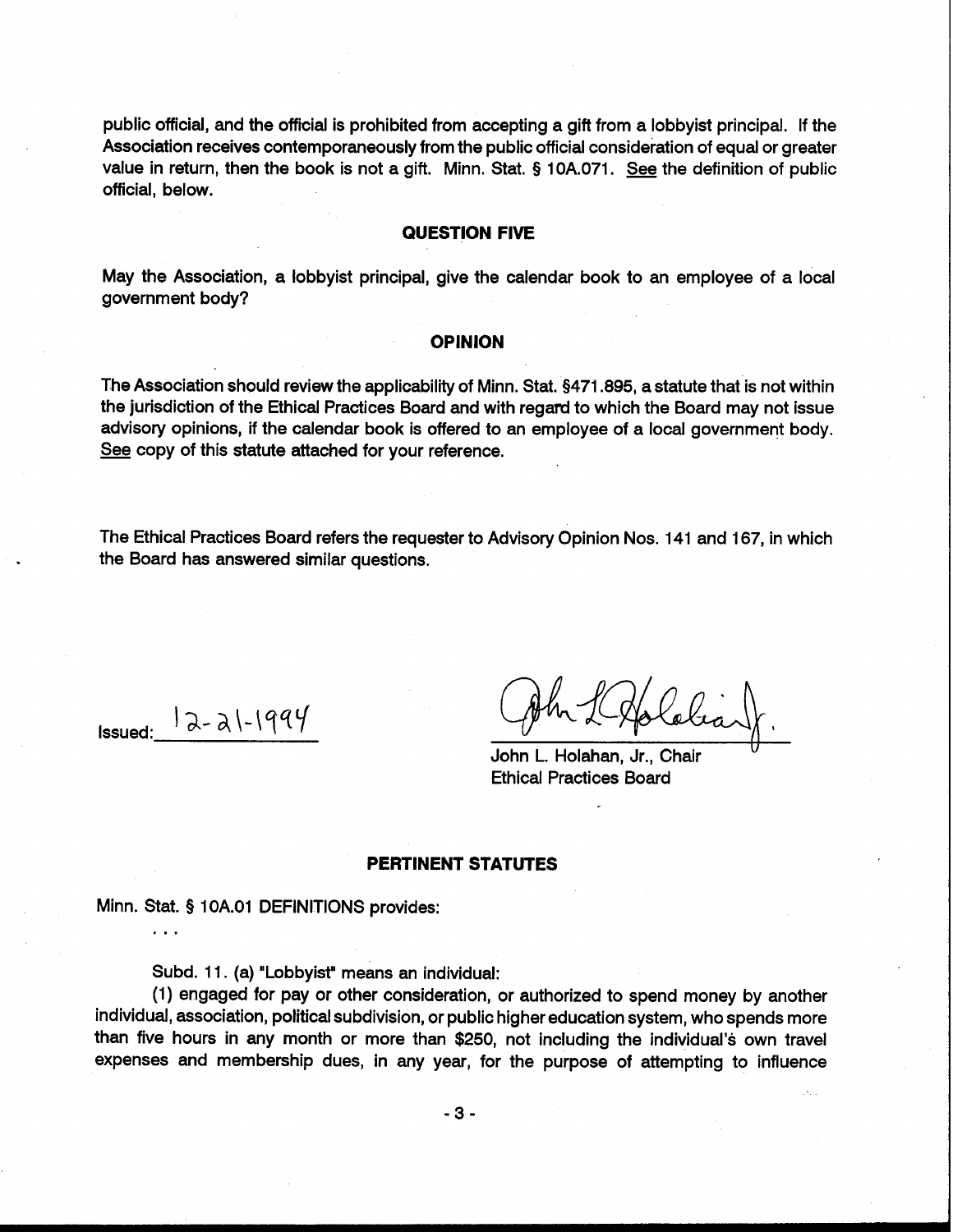legislative action or administrative action, or the official action of a metropolitan governmental unit, by communicating or urging others to communicate with public or local officials.

 $\ddotsc$ 

Subd. 18. *"Public official"* means any:

(a) member of the legislature;

(b) constitutional officer in the executive branch and the officer's chief administrative deputy;

(c) member, chief administrative officer or deputy chief administrative officer of a state board or commission which has at least one of the following powers: (i) the power to adopt, amend or repeal rules, or (ii) the power to adjudicate contested cases or appeals;

(d) commissioner, deputy commissioner, or assistant commissioner of any state department as designated pursuant to section 15.01 ;

(e) individual employed in the executive branch who is authorized to adopt, amend or repeal rules or adjudicate contested cases;

(9 executive director of the state board of investment;

(g) executive director of the Indian affairs intertribal board;

(h) commissioner of the iron range resources and rehabilitation board;

(i) commissioner of mediation services;

**(j)** deputy of any official listed in clauses (e) to (i);

(k) judge of the workers' compensation court of appeals;

(I) administrative law judge or compensation judge in the state office of administrative hearings or referee in the department of jobs and training;

(m) solicitor general or deputy, assistant or special assistant attorney general;

(n) individual employed by the legislature as secretary of the senate, chief clerk of the house, revisor of statutes, or researcher, legislative analyst, or attorney in the office of senate counsel and research or house research:

(0) member or chief administrative officer of the metropolitan council, regional transit board, metropolitan transit commission, metropolitan waste control commission, metropolitan parks and open spaces commission, metropolitan airports commission or metropolitan sports facilities commission;

(p) the director of the racing commission, the director of the gambling control board, the director of the state lottery, and the deputy director of the state lottery;

(q) director or the division of gambling enforcement in the department of public safety;

(r) member or executive director of the higher education facilities authority; or

(s) member of the board of directors or president of the Minnesota world trade center corporation.

. . .

Subd. 25. Local official. "Local official" means a person who holds elective office in a political subdivision or who is appointed to or employed in a public position in a political subdivision in which the person has authority to make, to recommend, or to vote on as a member of the governing body, major decisions regarding the expenditure or investment of public money.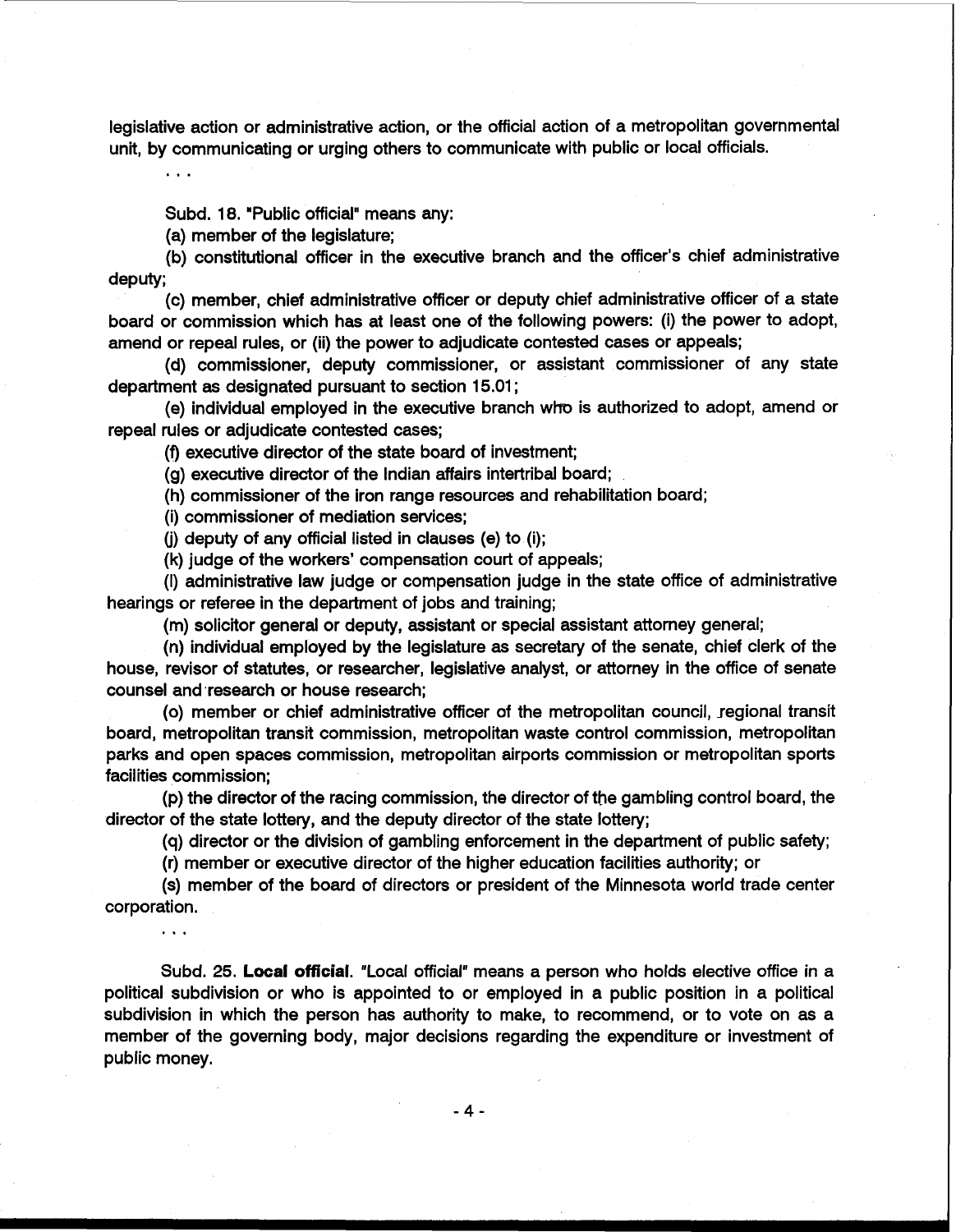Subd. 26. Metropolitan governmental unit. "Metropolitan governmental unit" means any of the seven counties in the metropolitan area as defined in section 473.121, subdivision 2, a regional railroad authority established by one or more of those counties under section 398A.03, a city with a population of over 50,000 located in the seven-county metropolitan area, the metropolitan council, a metropolitan agency as defined in section 473.121, subdivision 5a, the Minnesota state high school league, and Minnesota Technology, Inc.

Subd. 28. **Principal.** "Principal" means an individual or association that:

(1 ) spends more than \$500 in the aggregate in any calendar year to engage a lobbyist, compensate a lobbyist, or authorize the expenditure of money by a lobbyist; or

(2) is not included in clause (1) and spends a total of at least \$50,000 in any calendar year on efforts to influence legislative action, administrative action, or the official action of governmental units, as described in section 10A.04, subdivision 6.

Laws of 1994, Ch. 377, Sec. 5, created Minn. Stat. **5** 10A.071 CERTAIN GIFTS BY LOBBYISTS AND PRINCIPALS PROHIBITED which provides:

Subdivision 1. **Definitions.** (a) The definitions in this subdivision apply to this section.

(b) "Gift" means money, real or personal property, a service, a loan, a forbearance or forgiveness of indebtedness, or a promise of future employment, that is given and received without the giver receiving consideration of equal or greater value in return.

(c) "Official" means a public official, an employee of the legislature, or a local official of a metropolitan governmental unit.

Subd. 2. **Prohibition.** A lobbyist or principal may not give a gift or request another to give a gift to an official. An official may not accept a gift from a lobbyist or principal.

Subd. 3. **Exceptions.** (a) The prohibitions in this sections do not apply if the gift is:

(1) a contribution as defined in section 1 0A.01, subdivision 7;

(2) services to assist an official in the performance of official duties, including by not limited to providing advice, consultation, information, and communication in connection with legislation, and services to constituents;

(3) services of insignificant monetary value;

(4) a plaque or similar memento recognizing individual services in a field of specialty or to a charitable cause;

(5) a trinket or memento of insignificant value;

(6) informational material of unexceptional value; or

(7) food or a beverage given at a reception, meal, or meeting away from the recipient's place of work by an organization before whom the recipient appears to make a speech or answer questions as part of a program.

(b) The prohibitions in this section do not apply if the gift is given:

(1) because of the recipient's membership in a group, a majority of whose members are